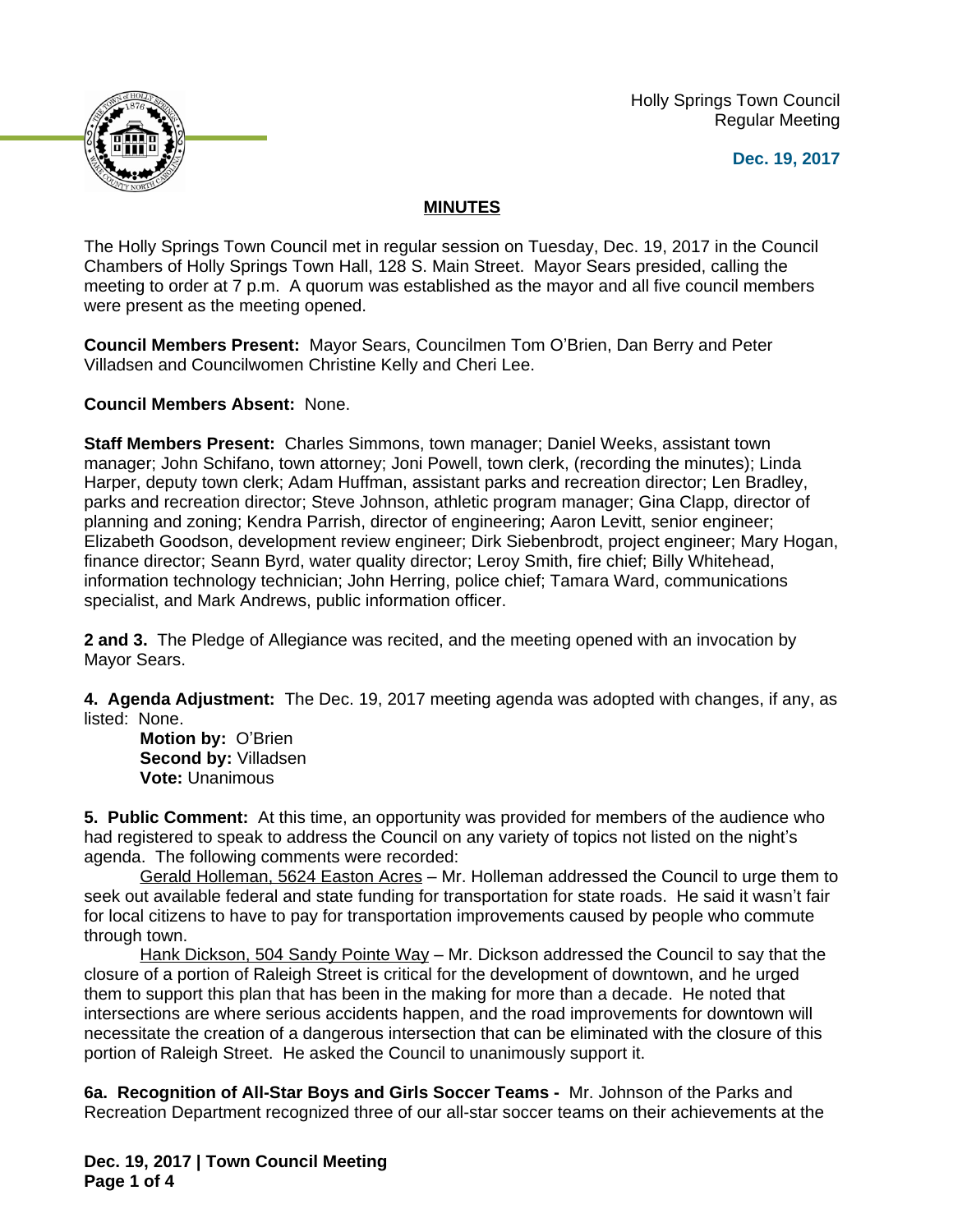statewide athletic committee soccer tournament in November. The 10U boys and 12U boys finished as state runners-up, and the 12U girls won the state championship.

Mayor Sears presented each team with certificates of achievement. **Action:** None.

**6b. Holly Springs Run Club Donation –** Mr. Ryan Montelione Holly Springs Half Marathon Director recognized the Holly Springs' Town Council, Police, and Parks & Recreation Departments for sponsoring and facilitating the second annual Holly Springs Half Marathon Nov. 18. Mr. Montelione presented a \$15,000 check to the Holly Springs Parks & Recreation Department for Town greenway improvements.

**Action:** The Council approved a motion to accept donation of \$15,000 from Holly Springs Run Club for Town greenway improvements.

**Second by:** Lee **Vote:** Unanimous

**7. Consent Agenda:** The Council approved a motion to approve all items on the Consent Agenda. The motion carried following a motion by Councilman O'Brien, a second by Councilman Berry and a unanimous vote. The following actions were affected:

7a. Minutes – The Council approved the minutes of the Council's regular meeting held Dec. 5, 2017.

7b. Budget Amendment Report – The Council received a report of monthly administrative budget amendments approved by the Town Manager. *A copy of the Budget Amendment Report is attached to these minutes.*

7c. Resolution 17-55 - The Council adopted Resolution 17-55 declaring Town's intent to close a portion of Raleigh Street right of way (from Main Street to Grigsby Avenue) and setting a public hearing for Jan. 16, 2018. *A copy of Resolution 17-55 is attached to these minutes.*

7d. Position Reclassifications - The Council approved reclassification of three positions.

7e. Budget Amendment - The Council adopted an amendment to the FY 2017-18 budget to transfer funds for the Mills at Avent Ferry IRA.

7f. Budget Amendment- The Council adopted an amendment to the FY 2017-18 budget to transfer funds for the Town Hall Commons project.

7g. S. Main Street / Piney Grove-Wilbon Rd. Project – The Council approved a change order in the amount of \$95,446.to Fred Smith Company for installation of a signal at S. Main Street and Piney Grove- Wilbon Road.

7h. Needham Norris House Project – The Council approved to enter into an amended agreement with the developer of the Mills at Avent Ferry for the purchase of the Needham Norris House.

**8a. Wastewater Treatment Plant Odor Project** – Mr. Byrd said since development of Morgan Park occurred in the area nearest Utley Creek Water Reclamation Facility, some residents have complained of odor from the wastewater treatment plant. Water Quality department has tried to solve this problem by having our odor control contractors increase chemical injection of bioxide into sewer pump stations. Also, a biofilter was installed at the treatment plant to reduce hydrogen sulfide. These measures were combined and calibrated to efficiency but the results have been mixed. Hydrogen sulfide was greatly reduced but there were a few occasional spikes due to mechanical failures upstream and furthermore these methods did not reduce odor complaints because of typical organics that are released to the atmosphere at the headworks.

This proposal by Hazen and Sawyer is comprised of sampling and evaluation that would clearly define the next steps in infrastructure changes that need to be made to further reduce odors emanating from the headworks of the wastewater treatment plant. Sampling and analysis would take place in April 2018 to get the best baseline results. Afterward, they will deliver a technical memorandum with recommendations. This proposal is not to exceed \$38,645.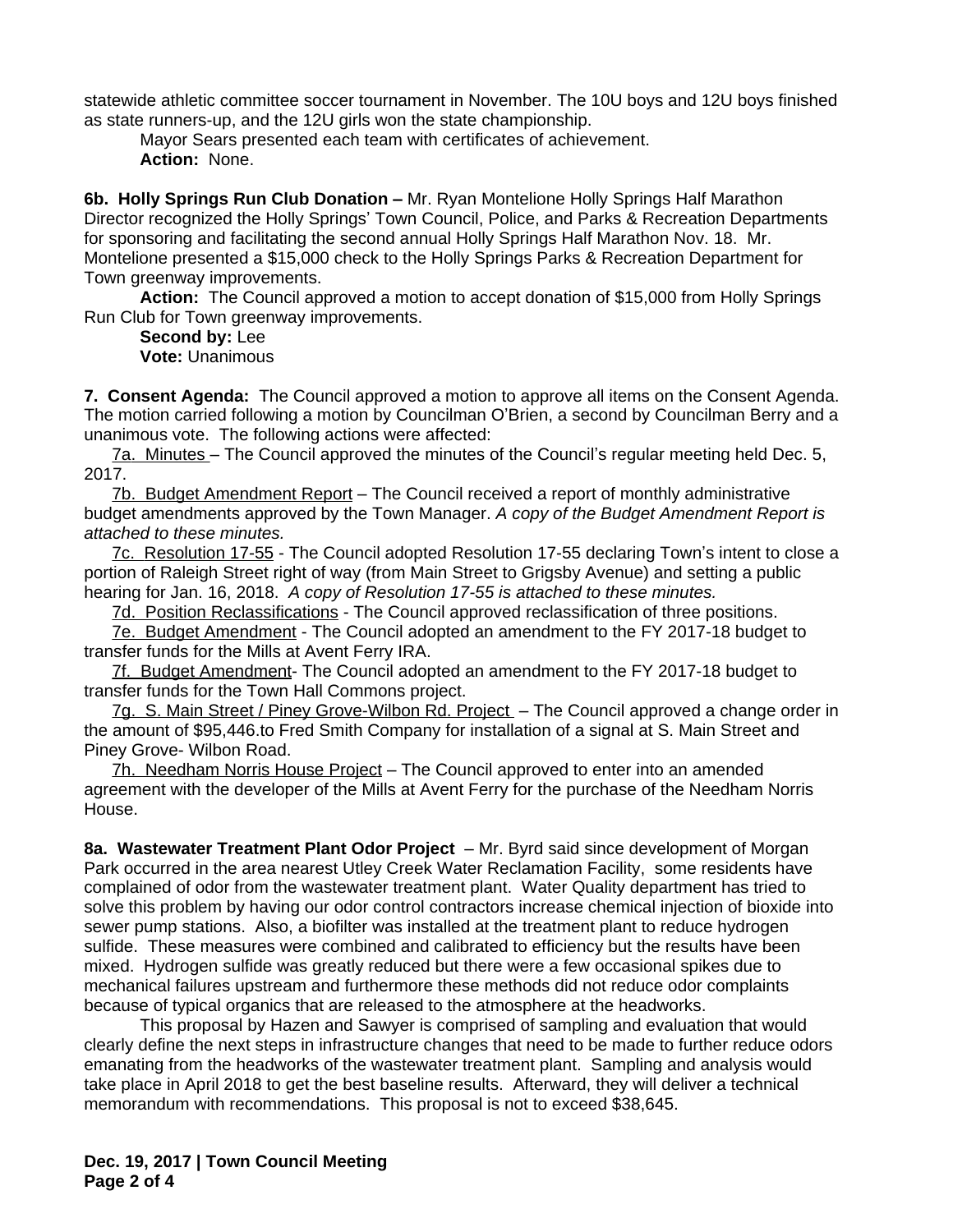**Action:** The Council approved a motion to approve a proposal from Hazen and Sawyer in the amount of \$38,645, to reduce odors from wastewater treatment plant.

**Motion by:** Villadsen **Second by:** O'Brien **Vote:** Unanimous

**8b. Honeycutt Farm Pump Station IRA -** Ms. Parrish said the Honeycutt Farm project is agreeing to install additional sewer infrastructure requested by the Town, oversizing a sewer pump station and gravity lines to serve the ultimate buildout of the Buckhorn Basin. This would allow Buckhorn Creek Elementary School's temporary pump station to be taken offline. The Honeycutt Farm pump station would be oversized to serve the entire basin which would be an additional 232 acres it would serve beyond the 235 acres of M I Homes own site.

 M I Homes would be upsizing the gravity lines that would serve these additional 232 acres of properties through their site. Also they would be installing approx. 2,425 linear feet of 12-inch parallel force main with this project as requested by the Town to serve the required future expansion of Basil Creek pump station which is going to be upgraded in the near future.

 The oversizing and additional sewer infrastructure requested would be at a cost of up to \$1,649,175 and would be reimbursed out of sewer capacity fees, which the Honeycutt Farm project alone will pay in approximately \$4,009,950 of sewer capacity fees.

**Action:** The Council approved a motion to enter into an infrastructure reimbursement agreement for up to \$1,649,175 of sewer capacity fees for the oversizing of sewer infrastructure to serve the Buckhorn Basin and additional forcemain to serve the Basil Creek pump station.

**Motion by:** Berry **Second by:** Lee **Vote:** Unanimous

**8c. Crosswalk Safety Improvement -** Mr. Siebenbrodt said the Town has received the necessary NCDOT permit to install 8 crosswalk safety light systems (RRFB's) as part of the Crosswalk Safety Improvements Project, which was designed by Engineering Department staff. The project consists of the installation of 2 rectangular rapid flashing beacons (RRFB) and 2 advanced warning signs each in 8 locations along Main Street and Holly Springs Road. Other safety improvements are restriping and installation of crosswalks, installation of detectable warning domes in existing ramps and the installation of yield lines.

 The town reached out to contractors in the region and beyond to receive bids for this project, but none were received. Therefore, the Engineering Department staff has decided to use U.S. Communities, a government purchasing cooperative, of which the Town is a member. Through this cooperative, the Engineering Department has requested and received a contract from TAPCO, Inc. to provide and install all items necessary to complete this project. Subcontractors are Illuminate Electrical Services for the installation of the RRFB units and signs as well as LMJ Pavement Markings for striping and application of ADA pads. Furthermore, the Engineering Department would like to use the same contractors to install the striping for the Parklet Sidewalk Project (TOHS #17- 021). Therefore, the amount of \$1,500 was added to the budget.

**Action:** The Council approved a motion to award contract to TAPCO, Inc. in the amount of \$200,451.16 and approve funding to include contingency for the Crosswalk Safety Improvement Project.

**Motion by:** Villadsen **Second by: Berry Vote:** Unanimous

 **9. Other Business:** None that resulted in Council action.

**10. Manager's Report:** None that resulted in Council action.

**Dec. 19, 2017 | Town Council Meeting Page 3 of 4**